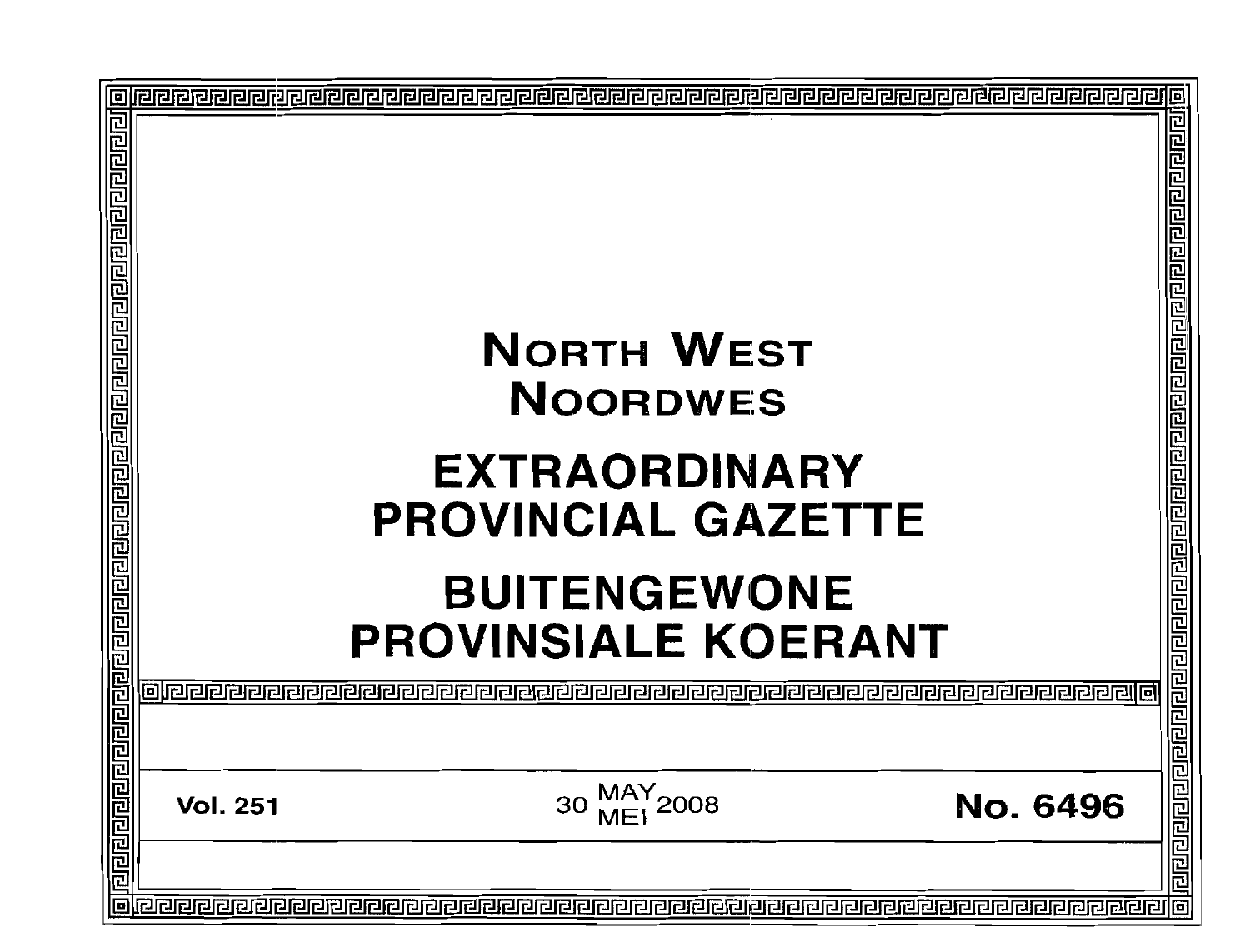## **CONTENTS • INHOU D**

| No. |                                                                                                                | Page<br>No. | Gazette<br>No. |
|-----|----------------------------------------------------------------------------------------------------------------|-------------|----------------|
|     | <b>GENERAL NOTICE · ALGEMENE KENNISGEWING</b>                                                                  |             |                |
| 339 | Local Government: Municipal Demarcation Act (27/1998): Municipal Demarcation Board: Notice in terms of section |             | 6496           |
| 339 | Wet op Plaaslike Regering: Munisipale Afbakening (27/1998): Munisipale Afbakeningsraad: Kennisgewing ingevolge |             | 6496           |